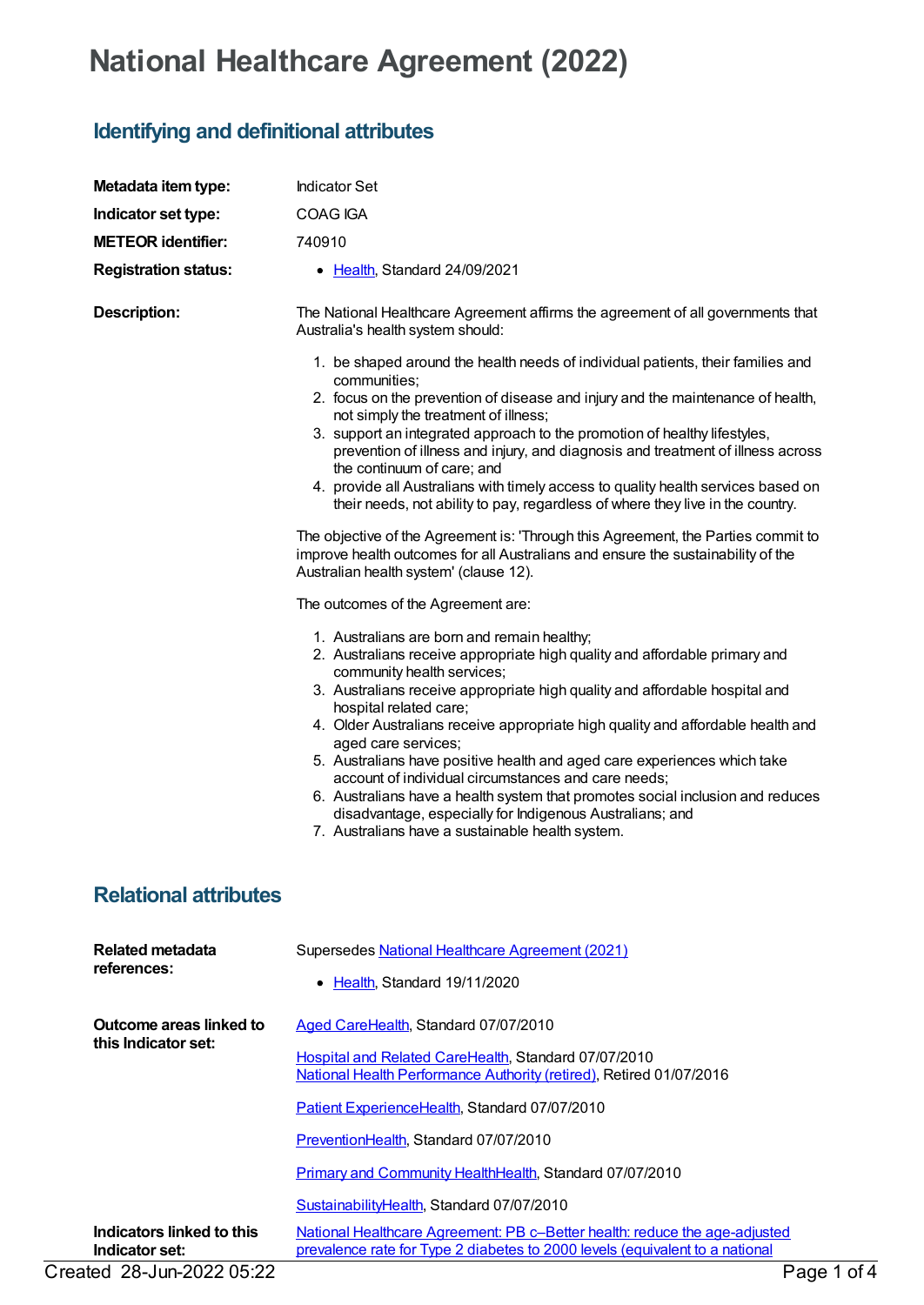prevalence rate (for 25 years and over) of 7.1 per cent) by 2023, 2022 [Health](https://meteor.aihw.gov.au/RegistrationAuthority/12), Standard 24/09/2021

National Healthcare [Agreement:](https://meteor.aihw.gov.au/content/740902) PB d–Better health: by 2018, increase by five percentage points the proportion of Australian adults and children at a healthy body weight, over the 2009 baseline, 2022 [Health](https://meteor.aihw.gov.au/RegistrationAuthority/12), Standard 24/09/2021

National Healthcare [Agreement:](https://meteor.aihw.gov.au/content/740900) PB e–Better health: by 2018, reduce the national smoking rate to 10 per cent of the population and halve the Indigenous smoking rate over the 2009 baseline, 2022 [Health](https://meteor.aihw.gov.au/RegistrationAuthority/12), Standard 24/09/2021

National Healthcare [Agreement:](https://meteor.aihw.gov.au/content/740898) PB f–By 2014–15, improve the provision of primary care and reduce the proportion of potentially preventable hospital admissions by 7.6 per cent over the 2006-07 baseline to 8.5 per cent of total hospital admissions, 2022 [Health](https://meteor.aihw.gov.au/RegistrationAuthority/12), Standard 24/09/2021

National Healthcare Agreement: PB g–Better health services: the rate of [Staphylococcus](https://meteor.aihw.gov.au/content/740896) aureus (including MRSA) bacteraemia is no more than 1.0 per 10,000 occupied bed days for acute care public hospitals by 2020–21 in each state and territory, 2022 [Health](https://meteor.aihw.gov.au/RegistrationAuthority/12), Standard 24/09/2021

National Healthcare Agreement: PI [01–Proportion](https://meteor.aihw.gov.au/content/740894) of babies born of low birth weight, 2022 [Health](https://meteor.aihw.gov.au/RegistrationAuthority/12), Standard 24/09/2021

National Healthcare Agreement: PI [02–Incidence](https://meteor.aihw.gov.au/content/740892) of selected cancers, 2022 [Health](https://meteor.aihw.gov.au/RegistrationAuthority/12), Standard 24/09/2021

National Healthcare Agreement: PI [03–Prevalence](https://meteor.aihw.gov.au/content/740890) of overweight and obesity, 2022 [Health](https://meteor.aihw.gov.au/RegistrationAuthority/12), Standard 24/09/2021

National Healthcare [Agreement:](https://meteor.aihw.gov.au/content/740888) PI 04–Rates of current daily smokers, 2022 [Health](https://meteor.aihw.gov.au/RegistrationAuthority/12), Standard 24/09/2021

National Healthcare Agreement: PI 05–Levels of risky alcohol [consumption,](https://meteor.aihw.gov.au/content/740886) 2022 [Health](https://meteor.aihw.gov.au/RegistrationAuthority/12), Standard 24/09/2021

National Healthcare Agreement: PI 06–Life [expectancy,](https://meteor.aihw.gov.au/content/740884) 2022 [Health](https://meteor.aihw.gov.au/RegistrationAuthority/12), Standard 24/09/2021

National Healthcare [Agreement:](https://meteor.aihw.gov.au/content/740882) PI 07–Infant and young child mortality rate, 2022 [Health](https://meteor.aihw.gov.au/RegistrationAuthority/12), Standard 24/09/2021

National Healthcare [Agreement:](https://meteor.aihw.gov.au/content/740880) PI 08–Major causes of death, 2022 [Health](https://meteor.aihw.gov.au/RegistrationAuthority/12), Standard 24/09/2021

National Healthcare Agreement: PI [09–Incidence](https://meteor.aihw.gov.au/content/740878) of heart attacks (acute coronary events), 2022 [Health](https://meteor.aihw.gov.au/RegistrationAuthority/12), Standard 24/09/2021

National Healthcare Agreement: PI [10–Prevalence](https://meteor.aihw.gov.au/content/740876) of Type 2 diabetes, 2022 [Health](https://meteor.aihw.gov.au/RegistrationAuthority/12), Standard 24/09/2021

National Healthcare Agreement: PI [11–Proportion](https://meteor.aihw.gov.au/content/740874) of adults with very high levels of psychological distress, 2022 [Health](https://meteor.aihw.gov.au/RegistrationAuthority/12), Standard 24/09/2021

National Healthcare [Agreement:](https://meteor.aihw.gov.au/content/740872) PI 12–Waiting times for GPs, 2022 [Health](https://meteor.aihw.gov.au/RegistrationAuthority/12), Standard 24/09/2021

National Healthcare [Agreement:](https://meteor.aihw.gov.au/content/740870) PI 13–Waiting times for public dentistry, 2022 [Health](https://meteor.aihw.gov.au/RegistrationAuthority/12), Standard 24/09/2021

National Healthcare [Agreement:](https://meteor.aihw.gov.au/content/740868) PI 14–People deferring access to selected healthcare due to financial barriers, 2022 [Health](https://meteor.aihw.gov.au/RegistrationAuthority/12), Standard 24/09/2021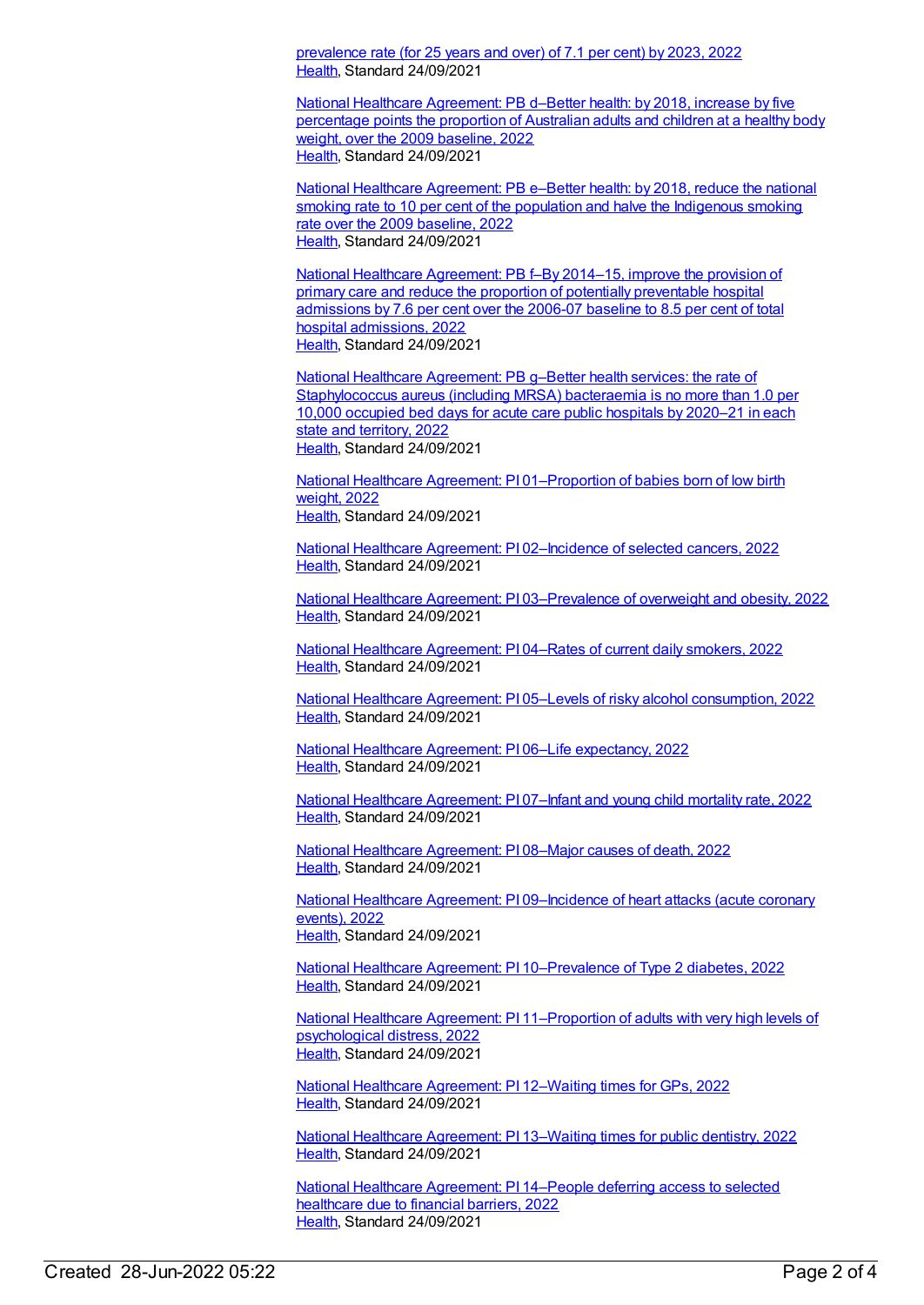National Healthcare Agreement: PI 15–Effective [management](https://meteor.aihw.gov.au/content/740866) of diabetes, 2022 [Health](https://meteor.aihw.gov.au/RegistrationAuthority/12), Standard 24/09/2021

National Healthcare Agreement: PI [16–Potentially](https://meteor.aihw.gov.au/content/740864) avoidable deaths, 2022 [Health](https://meteor.aihw.gov.au/RegistrationAuthority/12), Standard 24/09/2021

National Healthcare Agreement: PI [17–Treatment](https://meteor.aihw.gov.au/content/740862) rates for mental illness, 2022 [Health](https://meteor.aihw.gov.au/RegistrationAuthority/12), Standard 24/09/2021

National Healthcare Agreement: PI 18–Selected potentially preventable [hospitalisations,](https://meteor.aihw.gov.au/content/740851) 2022 [Health](https://meteor.aihw.gov.au/RegistrationAuthority/12), Standard 24/09/2021

National Healthcare Agreement: PI [19–Selected](https://meteor.aihw.gov.au/content/740847) potentially avoidable GP-type presentations to emergency departments, 2022 [Health](https://meteor.aihw.gov.au/RegistrationAuthority/12), Standard 24/09/2021

National Healthcare Agreement: PI [20a–Waiting](https://meteor.aihw.gov.au/content/740845) times for elective surgery: waiting times in days, 2022 [Health](https://meteor.aihw.gov.au/RegistrationAuthority/12), Standard 24/09/2021

National Healthcare Agreement: PI [20b–Waiting](https://meteor.aihw.gov.au/content/740843) times for elective surgery: proportion seen on time, 2022 [Health](https://meteor.aihw.gov.au/RegistrationAuthority/12), Standard 24/09/2021

National Healthcare Agreement: PI [21a–Waiting](https://meteor.aihw.gov.au/content/740840) times for emergency hospital care: proportion seen on time, 2022 [Health](https://meteor.aihw.gov.au/RegistrationAuthority/12), Standard 24/09/2021

National Healthcare Agreement: PI [21b–Waiting](https://meteor.aihw.gov.au/content/740838) times for emergency hospital care: proportion of patients whose length of emergency department stay is less than or equal to four hours, 2022 [Health](https://meteor.aihw.gov.au/RegistrationAuthority/12), Standard 24/09/2021

National Healthcare Agreement: PI [22–Healthcare](https://meteor.aihw.gov.au/content/740834) associated infections: Staphylococcus aureus bacteraemia, 2022 [Health](https://meteor.aihw.gov.au/RegistrationAuthority/12), Standard 24/09/2021

National Healthcare Agreement: PI [23–Unplanned](https://meteor.aihw.gov.au/content/742756) hospital readmission rates, 2022 [Health](https://meteor.aihw.gov.au/RegistrationAuthority/12), Standard 24/09/2021

National Healthcare Agreement: PI [24–Survival](https://meteor.aihw.gov.au/content/740830) of people diagnosed with notifiable cancers, 2022 [Health](https://meteor.aihw.gov.au/RegistrationAuthority/12), Standard 24/09/2021

National Healthcare [Agreement:](https://meteor.aihw.gov.au/content/740828) PI 25–Rate of community follow up within first seven days of discharge from a psychiatric admission, 2022 [Health](https://meteor.aihw.gov.au/RegistrationAuthority/12), Standard 24/09/2021

National Healthcare Agreement: PI [26–Residential](https://meteor.aihw.gov.au/content/740826) and community aged care places per 1,000 population aged 70+ years (and Aboriginal and Torres Strait Islander people aged 50–69 years), 2022 [Health](https://meteor.aihw.gov.au/RegistrationAuthority/12), Standard 24/09/2021

National Healthcare Agreement: PI [27–Number](https://meteor.aihw.gov.au/content/740822) of hospital patient days used by those eligible and waiting for residential aged care, 2022 [Health](https://meteor.aihw.gov.au/RegistrationAuthority/12), Standard 24/09/2021

National Healthcare Agreement: PI [28–Proportion](https://meteor.aihw.gov.au/content/740820) of residential aged care services that are three year re-accredited, 2022 [Health](https://meteor.aihw.gov.au/RegistrationAuthority/12), Standard 24/09/2021

National Healthcare Agreement: PI [29–Proportion](https://meteor.aihw.gov.au/content/740752) of residential aged care days on hospital leave due to selected preventable causes, 2022 [Health](https://meteor.aihw.gov.au/RegistrationAuthority/12), Standard 24/09/2021

National Healthcare Agreement: PI [30a–Elapsed](https://meteor.aihw.gov.au/content/740750) time for aged care services: residential aged care, 2022 [Health](https://meteor.aihw.gov.au/RegistrationAuthority/12), Standard 24/09/2021